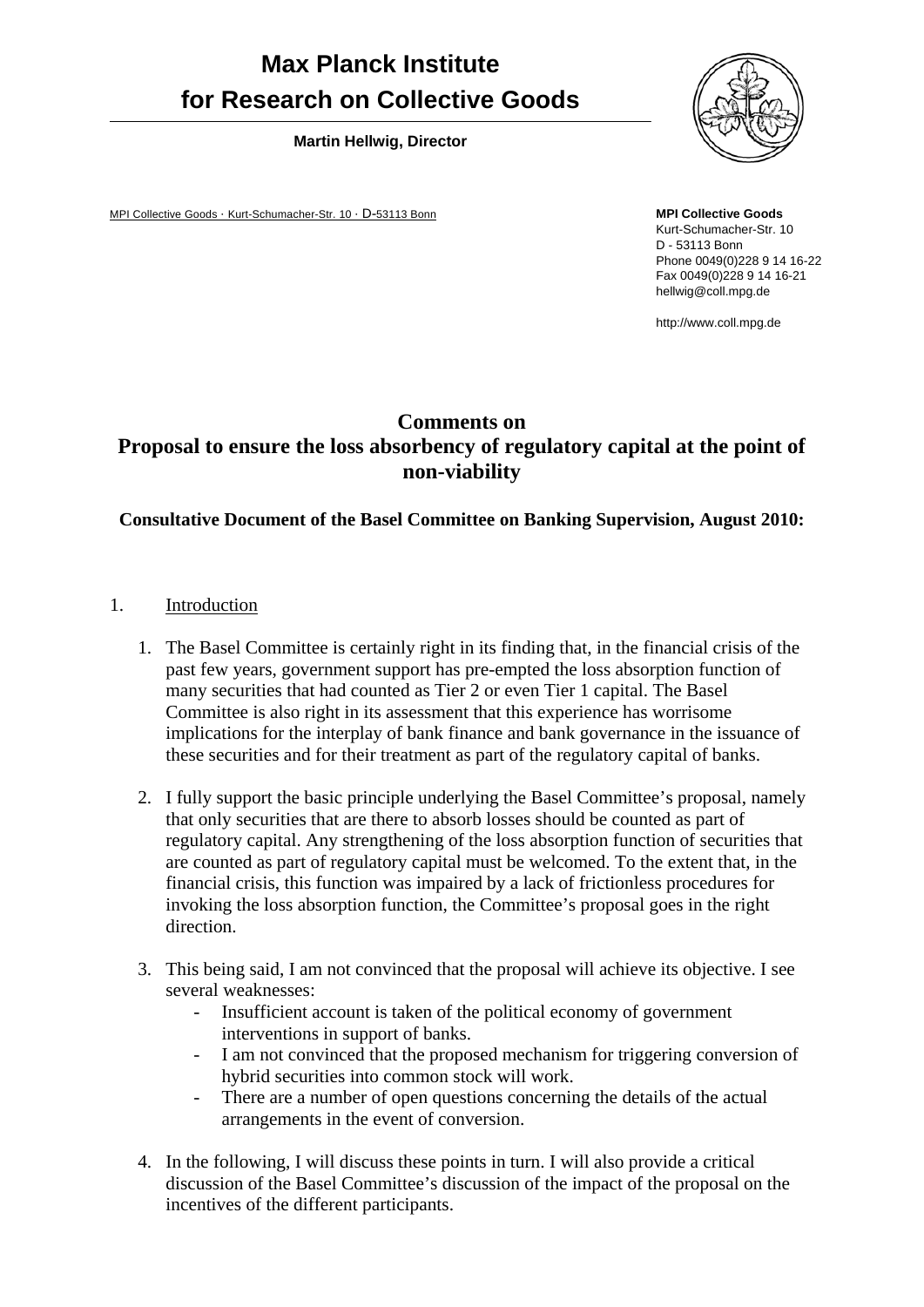#### 2. Political Economy of Government Interventions

- 5. In the analysis of the Consultative Document, the fact that Tier 1 and Tier 2 capital were not made fully liable for losses appears as a kind of accident: In order to forestall another Lehman event, governments had to provide support quickly, without taking the time to negotiate proper burden sharing with the holders of Tier 1 and Tier 2 securities, let alone go through the legal proceedings that would have been required to convert hybrid securities into equity. As they did, the funds and the guarantees that taxpayers were made to put up reduced or even eliminated the losses that holders of Tier 1 and Tier 2 hybrid securities, or even shareholders, would have had to bear without government support. The Consultative Document seems to suggest that this outcome, which was expensive for taxpayers and which undermines the loss absorption function of capital, would have been avoided if smoother procedures had been available to call on the loss absorption function of hybrid capital.
- 6. I agree with the assessment that it would be highly desirable to have smoother procedures. In particular, I agree with the assessment that a reform of bank resolution procedures is highly desirable. Such a reform must aim towards uncoupling the resolution of the claims of different securities from the "resolution", winding down or continued operation under another name, of the bank's financial activities. Unfortunately, I also have to agree with the assessment that such a reform is unlikely to come any time soon. Even when it does come at the national level, there is still the matter of international recognition, co-ordination, and, to some extent, harmonization of bank resolution procedures to be dealt with. On this matter, progress seems a long way off.
- 7. However, I disagree with the view that the lack of proper resolution procedures was the only factor – or even the main factor – behind the bailouts of hybrid-security holders that we have seen. In some cases, protection of the hybrid-security holders themselves seems to have been a major objective of government interventions. Hypo Real Estate in Germany is a case in point. According to an interview with Mr. Rehm, the Chairman of Soffin, that Frankfurter Allgemeine Zeitung published on March 15, 2009, government protection of Hypo Real Estate was needed in order to protect (i) holders of "Pfandbriefe", and thereby the instrument of the "Pfandbrief" itself and (ii) holders of unsecured loans amounting to some 100 bn. EUR; these holders included social retirement systems and churches. In the years prior to the crisis, low rates of return on long-term securities had induced many private and institutional investors to accept risk from unsecured and subordinated debt in order to obtain a return that would be somewhat closer to the rates of return that they had been used to in the past. The Rehm interview suggests that protection of these investors was a major concern of the government. A government's providing such protection runs precisely counter to the philosophy of the Consultative Document.
- 8. Given this observation, I am not convinced that the Basel Committee's proposal will achieve its objective. To be sure, there is an automatic trigger for conversion of hybrid capital into equity. However, the existence of such a trigger does not alter the political economy of government intervention in favour of certain classes of investors. Unless the legal and contractual rules are designed in such a way that conversion clauses *have to be* triggered before the first euro of taxpayer money is used, when push comes to shove, governments will find ways to circumvent the rules.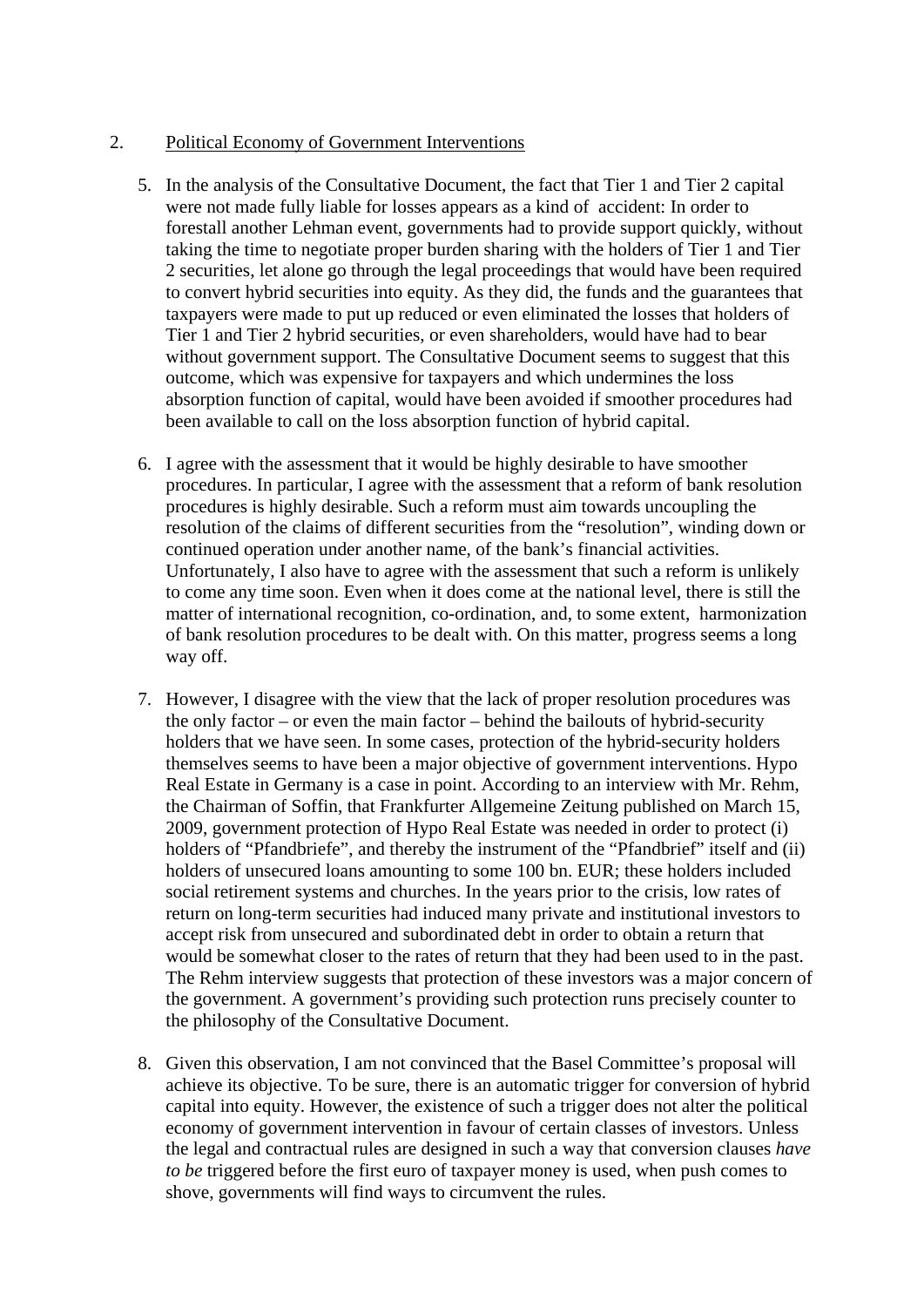- 9. Under the given proposal, such circumvention might occur by having the government provide funding *in advance of* the triggering event. Whereas the Consultative Document makes automatic conversion of hybrid securities into common equity contingent upon a declaration by the regulator, it does not say anything about funds that the government might put in before such a declaration.
- 10. Within the European Union, the problem is to some extent reduced by the need to get the European Commission's approval of the state aid that is involved. However, in the wake of the financial crisis, the European Commission has been less concerned with preventing bailouts of undeserving (?) holders of securities than with preventing the continued operation of problem banks from distorting competition in the Common Market. State-aid control by the European Commission is thus not well suited to handling the concerns about bailouts of hybrid-security holders that are expressed in the Consultative Document. In any case, at a more general level internationally, there is not even an EU-type control of state aid.
- 11. To sum this point up: The Consultative Document is not exhibiting any mechanism that would effectively commit governments to not bailing hybrid-security holders out.

#### 3. Specification of the Trigger

- 12. The proposal puts a lot of responsibility on the regulatory authority pulling the trigger. I am not convinced that regulatory authorities are in a position to perform this task effectively.
- 13. In a crisis situation, the regulatory authorities will be under tremendous pressure *not* to pull the trigger. This pressure will come not only from the banks themselves but also from the political authorities. The spectre of a new Lehman event will be raised by all interested parties. The holders of the affected securities will also raise questions about legal liability for any damages that they may suffer when the trigger is being pulled.
- 14. In the proposal, the trigger is conditioned on the regulatory authority finding that, without a suitable injection of capital or a suitable write-off, the institution would become nonviable. Assessments of nonviability involve an exercise of judgment based on a mixture of hard and soft facts. The soft facts leave room for interpretation – and hence for lobbying to make the authority see things in a more optimistic light. In this context, it is worth recalling that, in the financial crisis, supervisory authorities were quite slow to pull any triggers at all. Many problem banks stayed in business until their refinancing broke down.
- 15. To avoid a repetition of this experience, it seems desirable to introduce an extraneous indicator into the trigger mechanism. One such indicator might be the price of a credit default swap on the bank's junior long-term debt, as proposed by Hart and Zingales, A New Capital Regulation For Large Financial Institutions (http://www.economics.harvard.edu/faculty/hart/files/ANewCapitalRegulation-8- 2010.pdf). In their analysis, an intervention mechanism is triggered once the price of the credit default swap on junior long-term debt exceeds a certain threshold and the regulatory authority confirms that the intervention mechanism should be put into operation. The intervention mechanism they envisage differs from the conversion of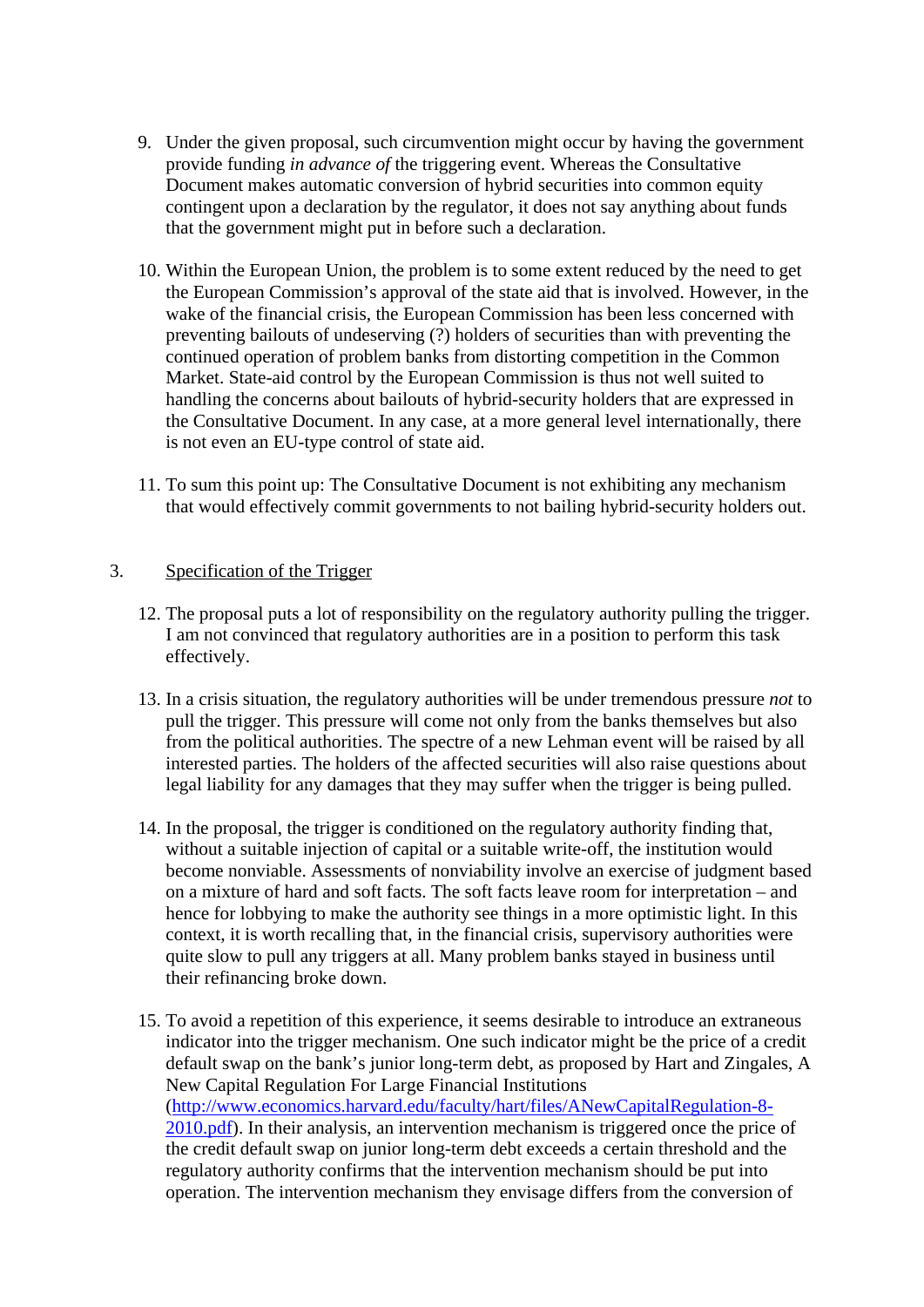hybrid securities considered here, but the notion of an extraneous trigger is applicable here as well as in their analysis.

- 16. As explained by Hart and Zingales, reliance on the price of the credit default swap only would raise the possibility of a bear raid designed to weaken the position of the bank, possibly with a view to gaining control against the wishes of management and incumbent shareholders. This is why they suggest that the trigger be conditioned on both, the extraneous indicator and the declaration of the regulatory authority.
- 17. There is a question, however, as to how these two components of the trigger mechanism would interact in practice. On the one hand, the regulatory authority's intervention is needed to avoid susceptibility to a bear raid. This intervention must involve an element of discretion. On the other hand, the extraneous indicator is needed to relieve some of the pressures under which the authority would be operating. Clearly, there is a tradeoff: The more discretion the authority has in affirming that the trigger needs to be pulled, the more susceptible it will be to political pressures. The less discretion is has, the greater is the danger of a bear raid.
- 18. In this context, it may be useful to think in procedural terms, allocating the burden of proof in legal proceedings on whether the authority's decision accords with the extraneous indicator or not: If the extraneous indicator exceeds the alarm threshold and the authority intervenes, then, in any legal proceedings, it is incumbent on the plaintiffs to give evidence why the intervention was inappropriate; if, in this situation, the authority fails to intervene, it is up to the authority to provide a sufficient reason why it remained inactive even though the alarm had rung. If the extraneous indicator does not hit the alarm threshold, allocation of the burden of proof would be just the opposite: The authority would have to show why they did intervene if they did, a plaintiff would have to show why the authority should have intervened if it didn't.

#### 4. How Does Conversion Work?

- 19. The Consultative Document leaves the conversion rate open and merely mentions different possibilities such as zero conversion despite a full write-off or conversion into a high number of shares.
- 20. This raises several questions. First, how and when are conversion rates determined? Presumably, the rules for determining conversion rates must be chosen at the time of contracting, ex ante, but then the question is how to take account of the information that is available at the time of the trigger event, when the conversion occurs. Is the determination of such rules to be left to private contracts? Is this going to be subject to statutory regulations setting conditions for the inclusion of such securities in Tier 1 or Tier 2 capital?
- 21. Second, when multiple securities are involved, how will differences between the different securities that count against Tier 1 and Tier 2 capital be handled? Will there be a different triggering event for each security or will there be s single triggering event requiring conversion of all of them at once? How will differences in priority rankings between these securities be handled?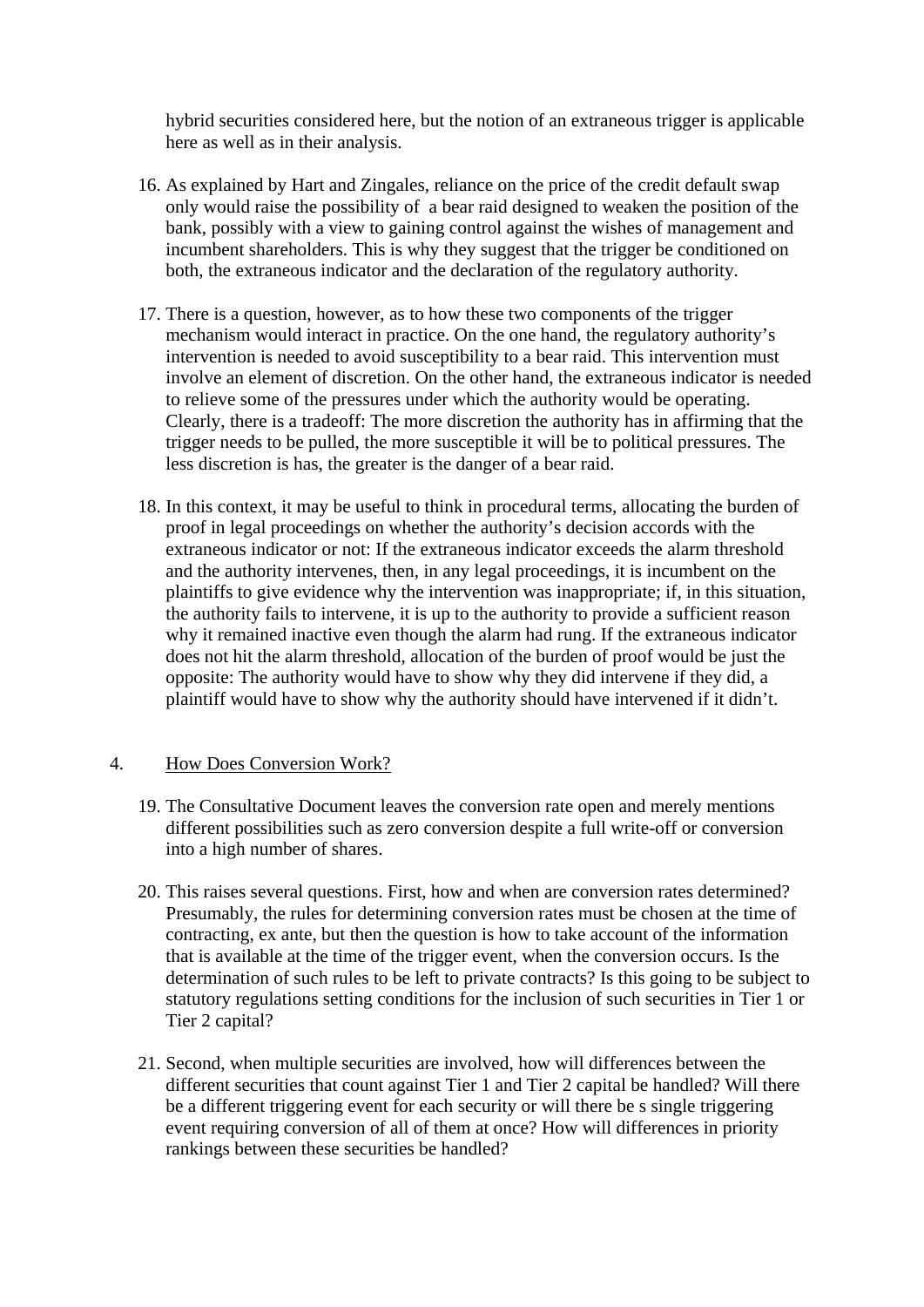- 22. There may be a temptation to leave these matters to private contracting in order to gain some experience with how the proposed system will work. Against this temptation, I warn that there is a significant need for standardization. Standardization is useful for the markets in which these securities are traded. It is also important in order to reduce legal uncertainty and frictions arising if ever the trigger is pulled and a conversion is imposed on security holders. Legal uncertainty at this time would run counter to the very purpose of the proposal made in the Consultative Document.
- 23. Mentioning legal uncertainty, I wish to point out that the relation of the proposed regime to insolvency law must be clarified. Under insolvency law, there is a clear ranking so that, to take the simplest constellation, senior debt is served first, then junior debt is served, and finally shareholders get whatever is left. If available assets do not suffice to satisfy all creditors, shareholders get nothing, and the lowest priority class of creditors get whatever is left after all creditors ahead of them have been served. In this setting, conversion of low-ranking debt into equity is accompanied by the elimination of incumbent shareholders; they are completely wiped out, and lowranking debt holders take their place. The Consultative Document's discussion of conversion rates suggests to me that, under the proposed procedure, these priority rankings will not be preserved; otherwise the case of zero compensation would not be mentioned as one possibility.
- 24. Given the potential discrepancy between the proposed regime and the rules stipulated by most insolvency laws, the relation between the two legal regimes ought to be made clearer. Otherwise, the difference may give rise to legal conflict. To see the issue, suppose that a bank is insolvent. The regulatory authority stipulates a conversion, presumably with the idea that this will keep the bank viable. In fact, this is not enough to keep the bank afloat, and it ends up in insolvency anyway. The holder of a hybrid security find that he would have been better off if the bank had gone into insolvency right away, giving him priority over incumbent shareholders. He will then want to sue the authority for damages because its intervention has deprived him of the rights he would have had in insolvency proceedings. .
- 25. The Consultative Document is silent on possible implications of the proposal for corporate governance. There are solid reasons why changes in corporate control play a key role in insolvency law. Neglect of this aspect of how to deal with banks in difficulties – and of its interaction with the proposed changes – seems like an gap in the proposal. The gap is important because some of the more wasteful episodes of recent banking history have involved bank executives denying that their bank was in trouble so as to prevent a change of control. The forbearance with which the US Savings and Loans Institutions were treated in the early eighties provides a case in point.

#### 5. Potential Impact of the Proposal on Incentives

26. Speaking as someone whose original specialization lies in economic theory, I find Section 4 of the Consultative Document to be very theoretical, with some imprecision in the analysis and hardly any concern for empirical relevance. The basic argument boils down to the assertion that, under the proposed automatic-conversion regime for securities that count as Tier 1 or Tier 2 capital, bank shareholders will prevent bank management from taking excessive risks because either the buyers of these securities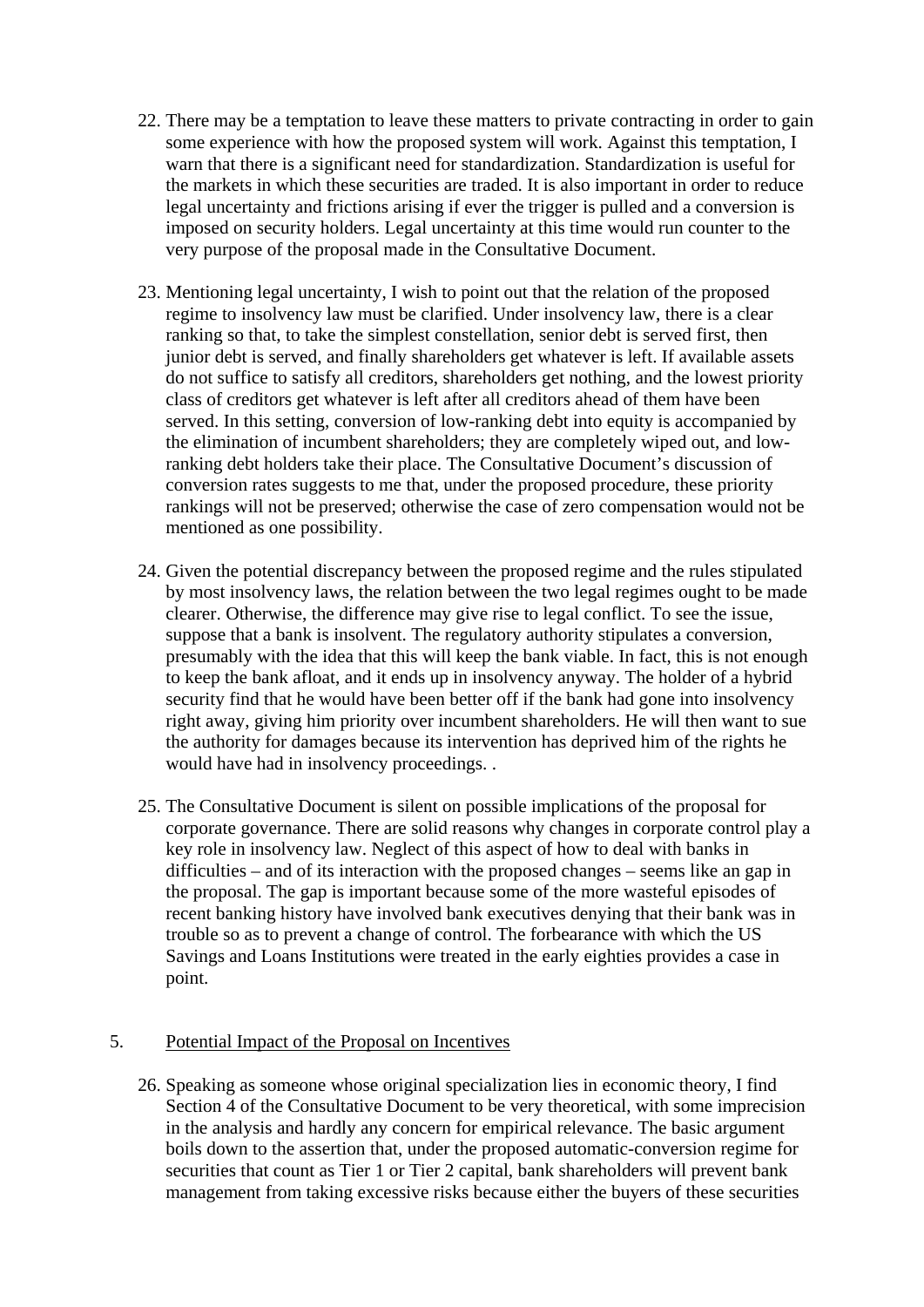will condition the rates they want on the prospect of failure, or the shareholders must fear the dilution of their positions in the event of conversion. I do not find this argument convincing.

- 27. First, the argument presumes that shareholders are actually in control. This is incorrect. Control is in the hands of bank management. Bank management may be guided by concerns about shareholder value, but this does not mean that shareholders are actually in control. At most, shareholders exert an indirect influence as they decide to buy or sell shares, and the stock market price as a measure of shareholder value is a concern for management.
- 28. Second, for the version of the proposal that involves high conversion rates, I fail to see why the automatic-conversion regime that is being proposed should be any more successful in making shareholders concerned about risk than an ordinary insolvency regime would. Indeed, as long as "dilution" of incumbent-shareholder positions is less than the total wipe-out under insolvency law, I would expect such concerns to be less than under insolvency law, i.e., there is bound to be excessive risk taking. With high conversion rates, shareholder incentives to avoid risk taking under the proposed regime will be weaker than they are under any other regime that does not provide them with protection. A strengthening of these incentives can only be presumed if the standard of comparison involves government support coming to the aid of incumbent shareholders as well as the holders of hybrid securities that count as Tier 1 or Tier 2 capital. This standard of comparison, however, does not seem to be what the Consultative Document presumes.
- 29. Third, for the version of the proposal that involve zero shares, i.e. a write-of of hybrid securities without compensation, the argument presumes that shareholders, presumed to be in control, worry about funding costs which they see as adapting rapidly to the riskiness of the bank's strategy. The Consultative Document here seems to be accepting the "Debt-Provides-Discipline" theory of Calomiris and others without taking account of the fact that the theoretical basis for this theory is extremely weak, involving only models in which there is no stock market and no form of market discipline by "shareholder value", and without taking account of the fact that the experience of the years prior to the crisis provides convincing evidence against the theory. In joint work with Anat Admati, Peter DeMarzo, and Paul Pfleiderer of Stanford University (http://papers.ssrn.com/abstract=1669704) we have thoroughly discussed the matter. Therefore, I merely sketch the main points of the argument here. For references to other authors, I refer to the paper.
- 30. In the first place, the argument given for the case of zero shares raises the question of what is the maturity of the securities in question and what is the average turnover rate per period. For the incentives considered in the Consultative Document to be fully effective, the average turnover rate should be high, i.e., the average maturity should be low. If hybrid securities have to be rolled over frequently, investors have a chance to adapt their financing decisions to the risk taking that they observe. This would in fact correspond to the original Calomiris-Kahn analysis of deposit finance as a mechanism of market discipline. With short maturities, however, the system is very fragile, as we have learnt in the crisis. To be sure, fragility can be reduced by having long maturities; this has been suggested among others by W. Poole. However, this suggestion neglects that whatever incentive effects are expected from investor decisions in the process of renewing their investments will be weakened if maturities are long and conditions on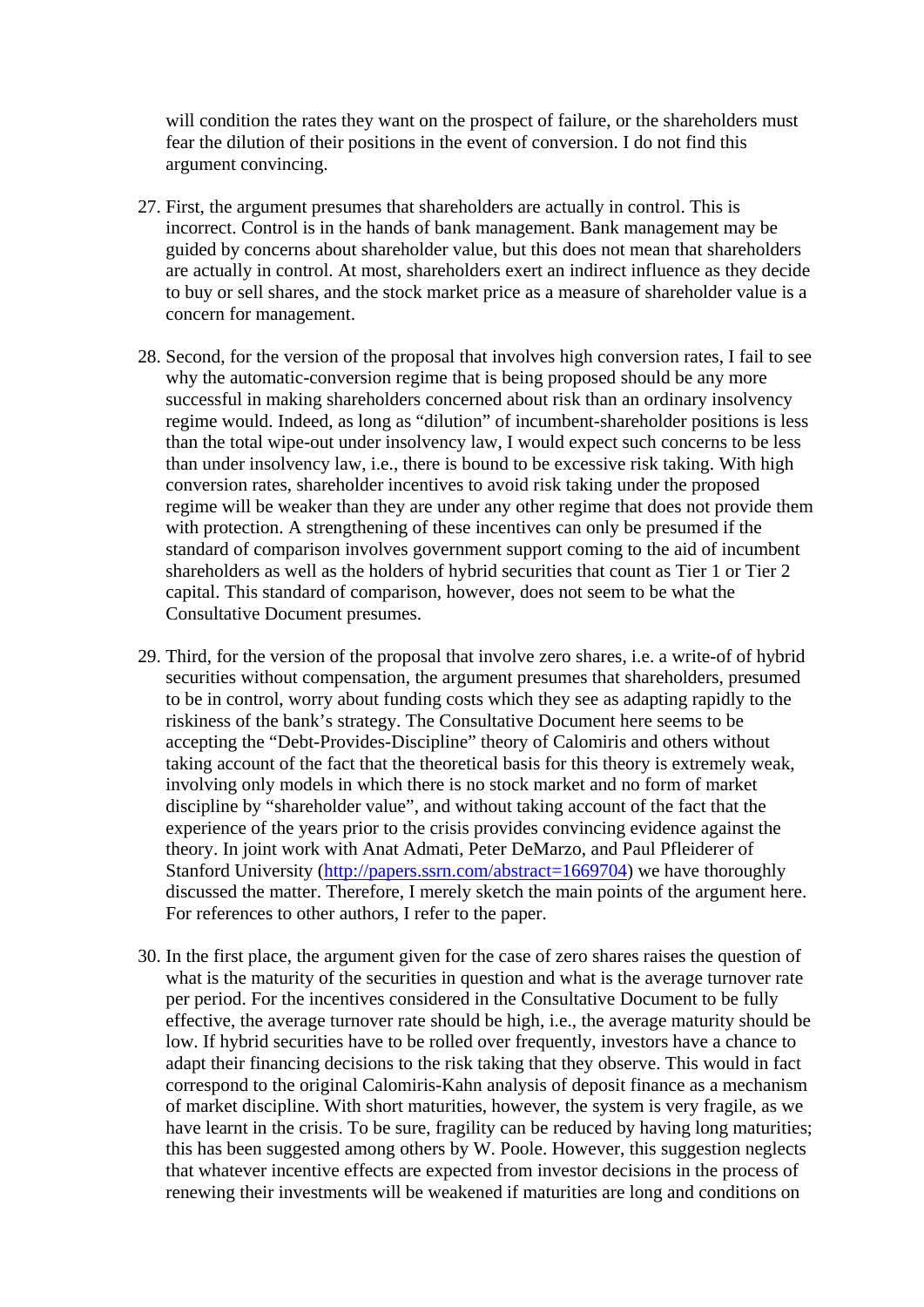the bulk of the hybrid capital are fixed for significant period of time. I have yet to see a satisfactory analysis of this trade-off in the literature.

- 31. Leaving aside the concern that discipline by debt comes at a cost in terms of fragility, there also is a question about who has what information. The "debt-as-discipline" theory assumes that debt holders are particularly well informed. Debt holder incentives to spend resources on information have been studied in models without stock markets, but not in models in which the bank also has outstanding shares and these shares are traded in the market. There are good reasons to believe that in a setting with both shares and debt, shareholders have greater incentives to invest in information than debt holders and debt holders have an incentive to free-ride on the information contained in the stock price. The reason is that equity returns are much more sensitive to news. Returns to debt depend on news only if there is a question about solvency. Otherwise, the bank just services the debt, and the debt holder can sleep quietly without worrying too much. He may also feel that the stock price, which aggregates the information collected by shareholders, provides enough of a clue as to what is going on so that he need not invest in information himself. If the stock price goes down, that will be soon enough to worry.
- 32. With a side-by-side of shareholders and debt holders as described, debt holders will not impose much discipline in the upturn. As they see share prices rising, they assume that things are going sufficiently well so that they do not need to worry. They will intervene and exert discipline by asking for haircuts on collateral, higher rates, or even refusing to lend altogether when share prices are declining and they appreciate that there is a problem. This is too late, however, to prevent management from engaging in a risky strategy that benefits shareholders (and themselves) at the expense of greater default risk. By the time the risks are recognized, the positions have been built up and cannot be eliminated from one day to the next. The experience of 2004 – 2007 and then again 2007 – 2009 illustrates the problem very well. I consider it scandalous that, in 2010, we have discussions of discipline by debt holders that completely ignore the experience of these years.
- 33. Going back from theory to political economy, if the holders of hybrid securities expect to be bailed out by the government, they will not even think about exerting discipline. I appreciate that the Basel Committee is well aware of this problem and that the proposal of the Consultative Document stems from this. However, as mentioned above, I am sceptical about the reliability of the proposed mechanism as a means of precluding new bailouts.
- 34. Underlying the experience that we have had is a constellation with a flush of savings putting pressure on long-term interest rates globally. This poses a problem for investors who want to fund expenditures from interest income. Rather than cutting expenditures, they will be tempted to go for securities offering higher yields, without fully appreciating the risks involved. Yield panic among investors is not a good basis for imposing discipline on borrowers. If these are investors with sufficient political clout, we are back to the political economy problem.